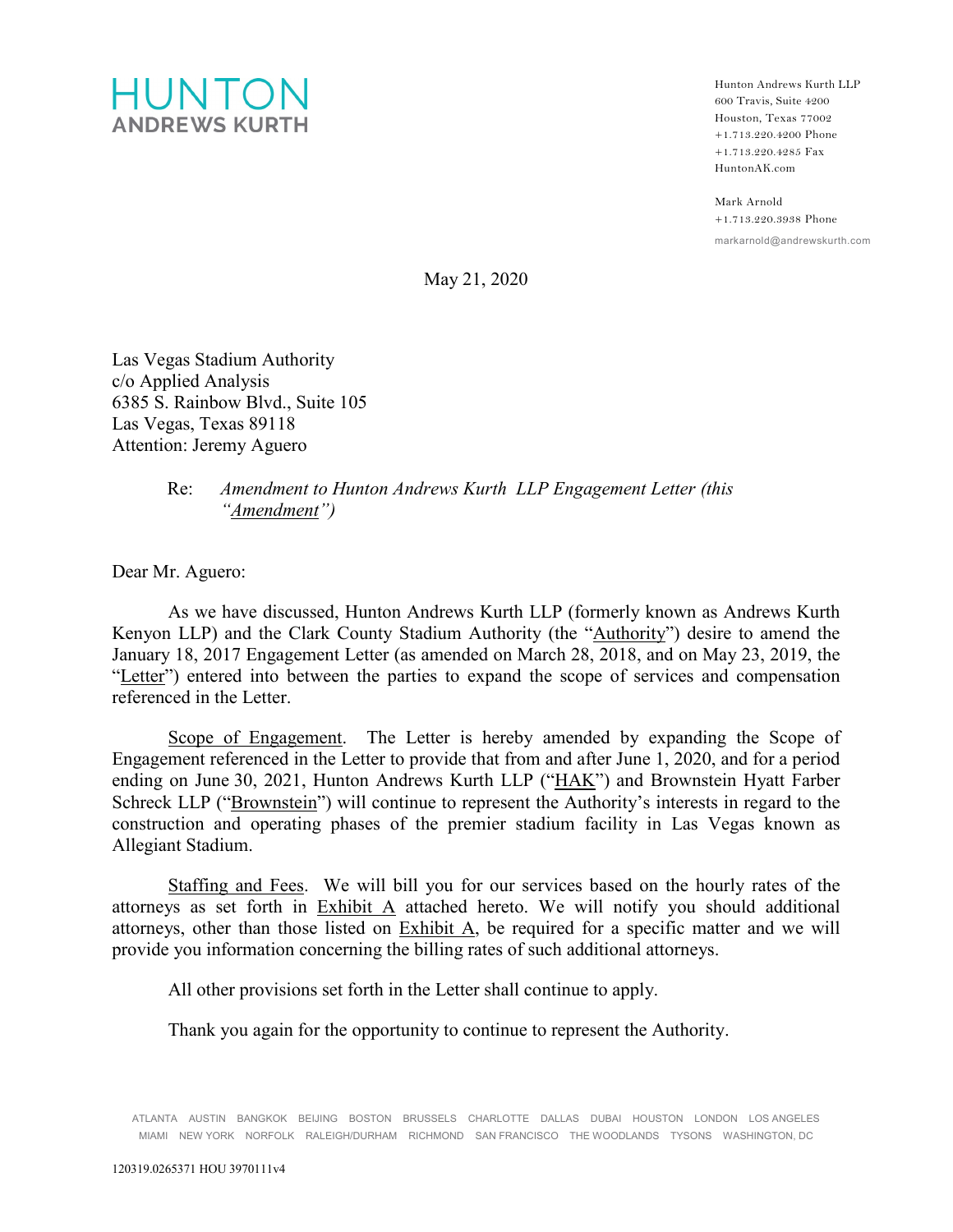Mr. Jeremy Aguero May 21, 2020 Page 2

Very truly yours,

NULBAN

Mark B. Arnold for HUNTON ANDREWS KURTH, LLP

angela Ofto

Angela Otto for BROWNSTEIN HYATT FARBER SCHRECK, LLP

#### AGREED TO AND ACCEPTED BY:

#### CLARK COUNTY STADIUM AUTHORITY

By:

Steve Hill Chairman